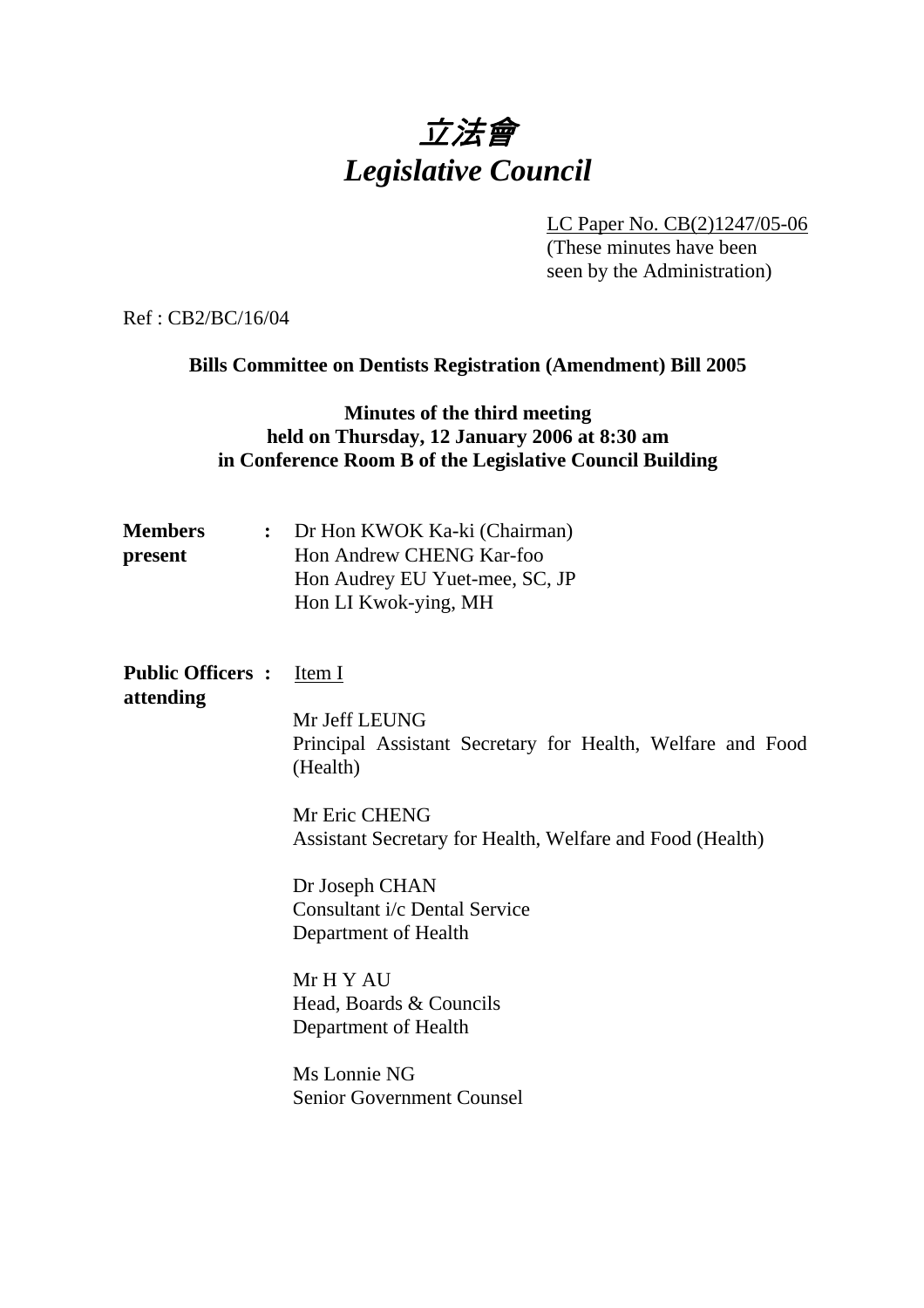| <b>Clerk</b> in<br>attendance | Ms Doris CHAN<br>Chief Council Secretary (2) 4     |
|-------------------------------|----------------------------------------------------|
| <b>Staff in</b><br>attendance | Miss Monna LAI<br><b>Assistant Legal Adviser 7</b> |
|                               | Ms Maisie LAM<br>Council Secretary (2) 2           |

#### **I. Meeting with the Administration**  (LC Paper No. CB(2)834/05-06(01))

The Bills Committee deliberated (Index of proceedings at **Annex**).

2. Members noted the Administration's paper responding to issues raised at the meeting on 13 December 2005.

3. The Bills Committee started clause-by-clause examination of the Bill, and completed scrutiny up to clause 21 of the Bill. Scrutiny of the proposed sections 2(4), 12B, 12E and 12F under clauses 3 and 10, and clauses 15, 16 and 18 was deferred pending consideration of the relevant Committee Stage amendments (CSAs)/further information to be provided by the Administration.

- 4. The Administration was requested to provide a response to the following
	- (a) the suggestion of providing a statutory mechanism for any dentist, who was aggrieved by the order of the Council not to include his name in the Specialist Register (SR), to appeal to Court;
	- (b) the suggestion of introducing a fine at an appropriate level for the conviction of fraudulent registration, as an alternative to the existing penalty of imprisonment for three years set out in the proposed section 24;
	- (c) reasons for the difference in the penalty for wilfully or falsely pretending to be a dentist under the proposed section 25 and the penalty for the similar offence under the Medical Registration Ordinance (Cap. 161) and the Social Workers Registration Ordinance (Cap. 505); and
	- (d) the policy intent of the penalty under section 14(2) for displaying in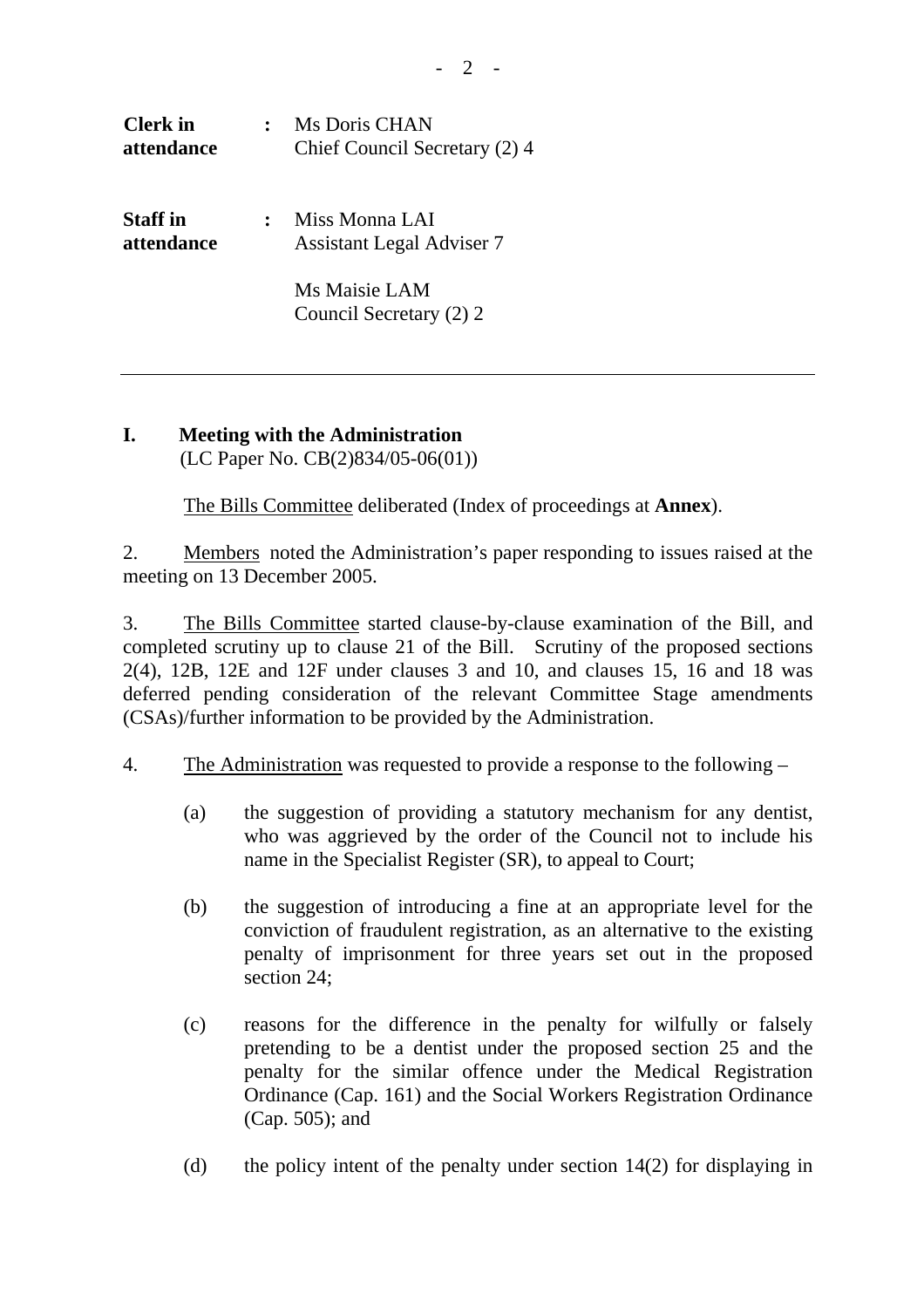any premises a certificate of registration when the name of the concerned dentist no longer appeared on the General Register, previous cases falling within the ambit of the section and the respective practice of other professions.

5. The Administration was requested to provide the Bills Committee with its proposed CSAs to the Bill on the following –

- (a) to amend the proposed section  $2(4)$  to enhance its clarity so that the suitability grounds for the name of a registered dentist to be included in, or removed from, the SR would be consistent with the conditions set out in the proposed section 12B(3);
- (b) to amend the proposed section  $12B(3)(b)$  to reflect the legislative intent that the non-academic factors to be considered by the Education and Accreditation Committee in vetting an application for inclusion in the SR would be pertinent to an applicant's competence and performance in relation to the specialty concerned, instead of his moral standard or conduct; and
- (c) to amend the proposed section 22(2A) consequent upon the repeal of section 23(2) in October 2005.

6. The Administration agreed to revert to members the approximate timing of the commencement date of the Amendment Ordinance, taking into account the time required by the Dental Council of Hong Kong to make the administrative arrangements.

### **II. Date of next meeting**

7. Members agreed that the next meeting would be held on 10 February 2006 at 8:30 am.

(*Post-meeting note* : At the request of the Administration and with the concurrence of the Chairman, the next meeting of the Bills Committee was re-scheduled to 28 March 2006 at 8:30 am.)

8. There being no other business, the meeting ended at 10:25 am.

Council Business Division 2 Legislative Council Secretariat 27 February 2006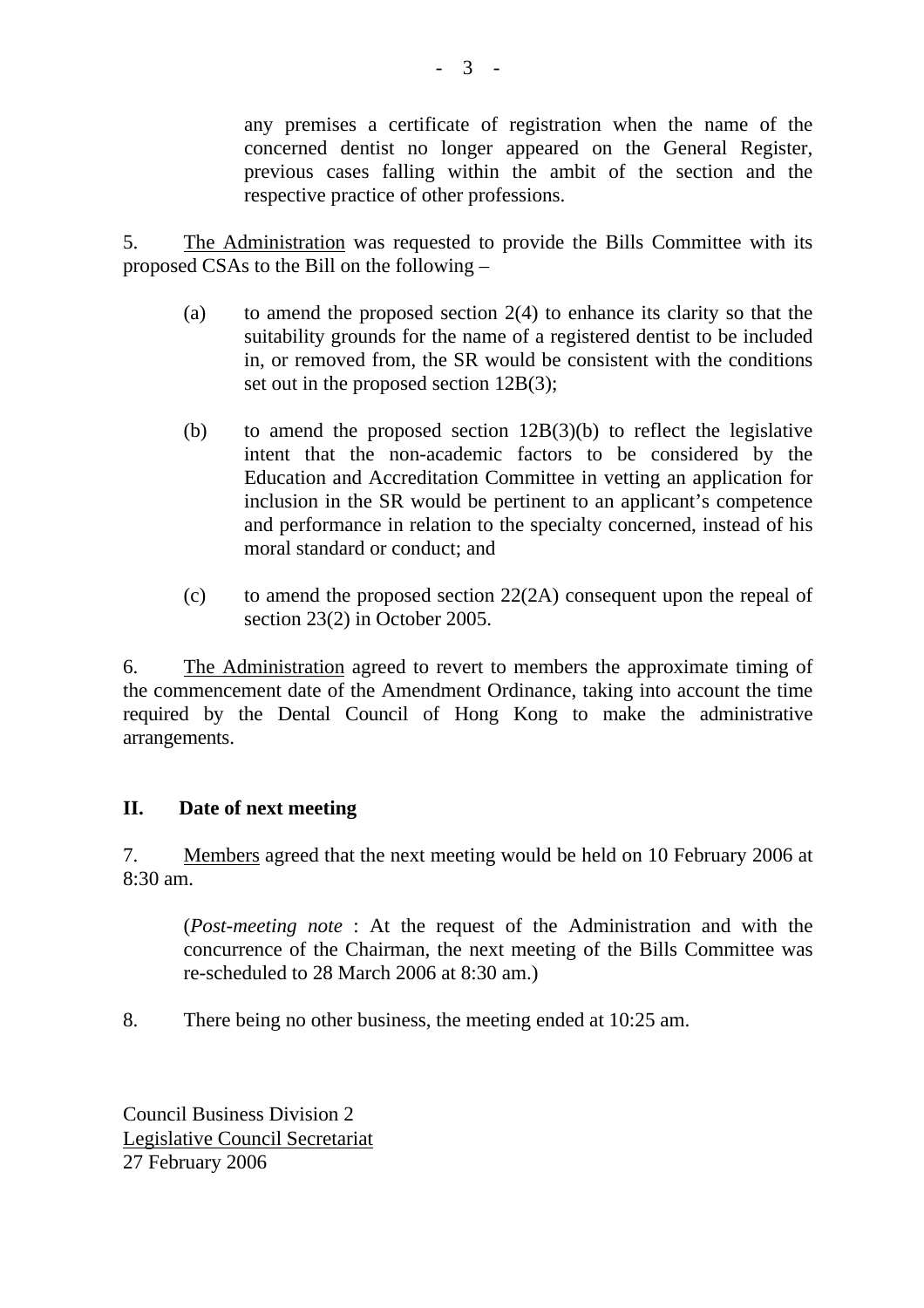# **Proceedings of the third meeting of the Bills Committee on Dentists Registration (Amendment) Bill 2005 on Thursday, 12 January 2006 at 8:30 am in Conference Room B of the Legislative Council Building**

| <b>Time Marker</b> | <b>Speaker</b>                                                        | Subject(s)                                                                                                                                                                                                                                                                                                                                                                                                                                                                                                                                                                                                                                                                                                                                                                                                                                                                                                                                                                                                                                                                                                                                                                                                                                                                                                                                                                                                                                                                                                                                                                                                                                                                                | <b>Action</b><br><b>Required</b>    |
|--------------------|-----------------------------------------------------------------------|-------------------------------------------------------------------------------------------------------------------------------------------------------------------------------------------------------------------------------------------------------------------------------------------------------------------------------------------------------------------------------------------------------------------------------------------------------------------------------------------------------------------------------------------------------------------------------------------------------------------------------------------------------------------------------------------------------------------------------------------------------------------------------------------------------------------------------------------------------------------------------------------------------------------------------------------------------------------------------------------------------------------------------------------------------------------------------------------------------------------------------------------------------------------------------------------------------------------------------------------------------------------------------------------------------------------------------------------------------------------------------------------------------------------------------------------------------------------------------------------------------------------------------------------------------------------------------------------------------------------------------------------------------------------------------------------|-------------------------------------|
| $000000 - 000526$  | Chairman                                                              | Opening remarks                                                                                                                                                                                                                                                                                                                                                                                                                                                                                                                                                                                                                                                                                                                                                                                                                                                                                                                                                                                                                                                                                                                                                                                                                                                                                                                                                                                                                                                                                                                                                                                                                                                                           |                                     |
| $000527 - 001633$  | ALA7<br>Chairman<br>Ms Audrey EU<br>Administration<br>Mr LI Kwok-ying | Briefing by the Administration on its response to the<br>following issues raised by members at the meeting on 13<br>December 2005 -<br>the legislative intent in respect of the condition set out in<br>(a)<br>the proposed section $12B(3)$ ; and<br>the difference in the legislative intent between the<br>(b)<br>condition under section $9(3)(b)$ and the proposed section<br>12B(3) [LC Paper No. CB(2)834/05-06(01)].                                                                                                                                                                                                                                                                                                                                                                                                                                                                                                                                                                                                                                                                                                                                                                                                                                                                                                                                                                                                                                                                                                                                                                                                                                                              |                                     |
| $001634 - 004619$  | ALA7<br>Chairman<br>Administration<br>Ms Audrey EU                    | Statutory interpretation of "infamous or disgraceful conduct<br>in a professional respect" in the United Kingdom's Dentists<br>Act 1957 and "serious professional misconduct" in the<br>Dentists Act 1984<br>Whether complaints or information involving suitability issue<br>on non-academic grounds, which would be referred to the<br>Education and Accreditation Committee (EAC) for<br>consideration, were restricted to the question of whether a<br>dentist had fallen short of the standard expected among<br>members of the dental profession in that particular specialty<br>in terms of competence and performance, regardless of<br>whether it involved a wilful element<br>The difference in the legislative intent in considering the non-<br>academic factor of an application for inclusion in the SR and the<br>General Register (GR) as provided under the proposed<br>sections $2(4)(c)$ and $12B(3)(b)$ and section $9(3)(b)$ respectively<br>The Administration undertook to prepare the proposed<br>Committee Stage amendments (CSAs) to -<br>(a) the proposed section $12B(3)(b)$ to reflect the legislative<br>intent that non-academic factors to be considered by the<br>EAC in vetting an application for inclusion in the SR<br>would be on an applicant's competence<br>and<br>performance in relation to the specialty concerned,<br>instead of his moral standard or conduct; and<br>the proposed section $2(4)$ to enhance its clarity so that<br>(b)<br>the suitability grounds for the name of a registered<br>dentist to be included in, or removed from, the SR<br>would be consistent with the conditions set out in the<br>proposed section 12B(3). | ✓<br>(Admin to provide<br>the CSAs) |
| $004620 - 004746$  | Chairman<br>Administration                                            | To proceed with the clause-by-clause examination of the Bill                                                                                                                                                                                                                                                                                                                                                                                                                                                                                                                                                                                                                                                                                                                                                                                                                                                                                                                                                                                                                                                                                                                                                                                                                                                                                                                                                                                                                                                                                                                                                                                                                              |                                     |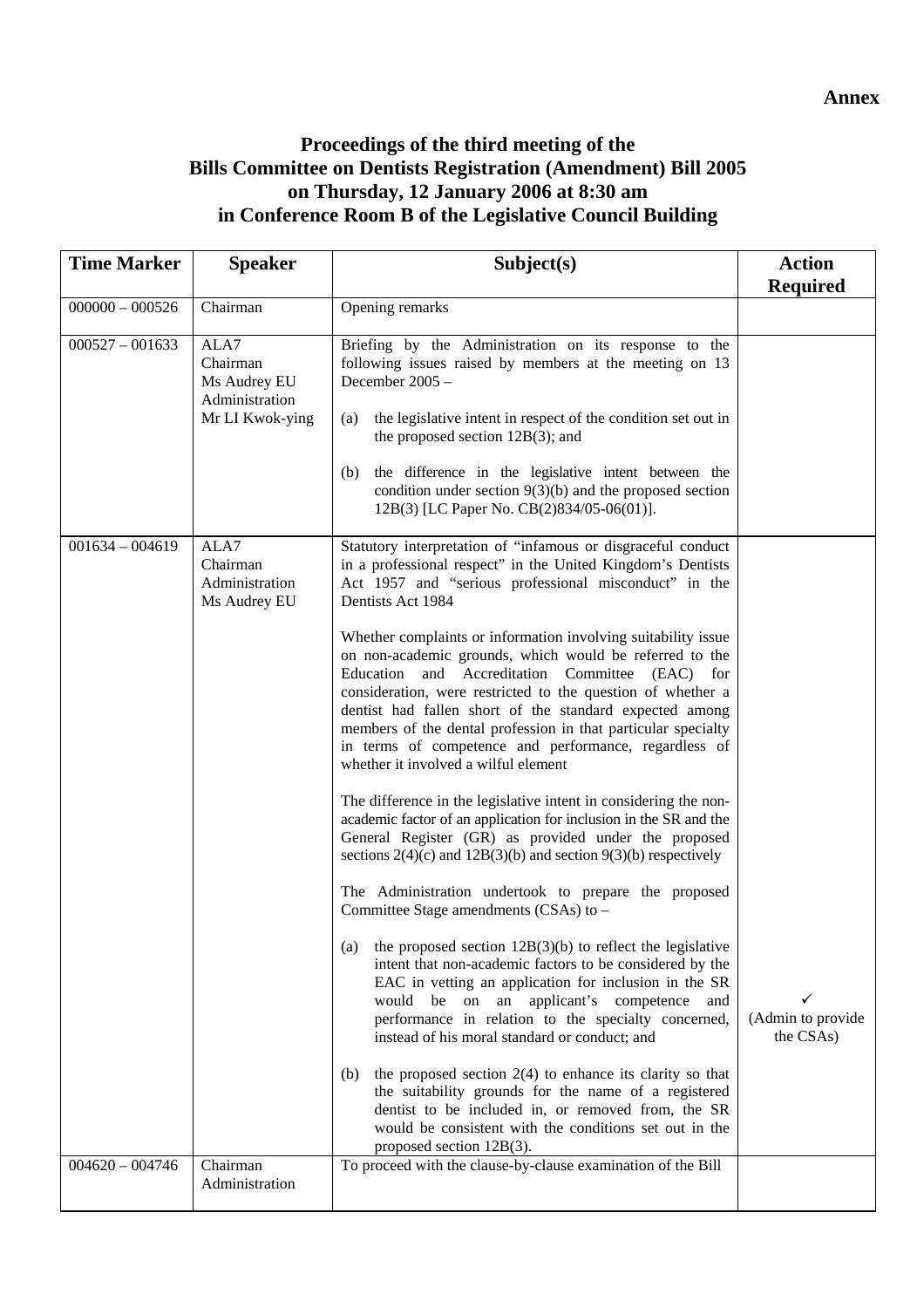- 2 -

| <b>Time Marker</b> | <b>Speaker</b>                                                        | Subject(s)                                                                                                                                                                                                                                                                                                                                                                                                                                                     | <b>Action</b><br><b>Required</b>         |
|--------------------|-----------------------------------------------------------------------|----------------------------------------------------------------------------------------------------------------------------------------------------------------------------------------------------------------------------------------------------------------------------------------------------------------------------------------------------------------------------------------------------------------------------------------------------------------|------------------------------------------|
| $004747 - 005012$  | Chairman<br>Administration                                            | Clauses 1-2<br>The Administration agreed to revert to members the<br>approximate timing of the commencement of the Amendment<br>Ordinance, taking into account the time required by the<br>Dental Council of Hong Kong ("the Council") to make the<br>administrative arrangements                                                                                                                                                                              | ✓<br>(Admin to<br>respond)               |
| $005013 - 005108$  | Chairman<br>Administration                                            | Clause 3<br>Deferral of the scrutiny of the drafting of the proposed section<br>$2(4)$ pending the CSAs to be provided by the Administration                                                                                                                                                                                                                                                                                                                   |                                          |
| $005109 - 005720$  | Chairman<br>Administration                                            | Clause 4<br>Whether the registered dentists appointed by the Council as<br>members of the EAC under the proposed section 5B were<br>required to be specialist dentists<br>Reasons that the EAC had to perform the function to review<br>the standard and structure of undergraduate dental education<br>and training in dentistry required for a person to become a<br>registered dentist under the proposed section $5C(e)$                                   |                                          |
| $005721 - 005829$  | Chairman<br>Administration                                            | Clauses 5-9                                                                                                                                                                                                                                                                                                                                                                                                                                                    |                                          |
| $005830 - 010002$  | Chairman                                                              | Clause 10<br>Deferral of the scrutiny of the drafting of the proposed<br>sections 12B, 12E and 12F pending the consideration of the<br>CSAs to the proposed sections $2(4)$ and $12B(3)$ to be<br>provided by the Administration                                                                                                                                                                                                                               |                                          |
| $010003 - 010239$  | Chairman<br>Administration                                            | Clauses 11-12<br>The statutory status of the list and the certificate referred to in<br>the proposed sections $13A(1)$ and $13A(2)$ and the proposed<br>section 13A(5) respectively as evidence that the name of a<br>registered dentist was included in the SR                                                                                                                                                                                                |                                          |
| $010240 - 010929$  | Chairman<br>ALA7<br>Administration<br>Mr LI Kwok-ying                 | Clauses 13-14<br>Reasons for not imposing a statutory requirement under<br>section 14 to require a dentist whose name was included in<br>the SR to exhibit the certificate of registration to the effect<br>that his name had been included in the SR in the premises in<br>which he practised dentistry for gain                                                                                                                                              |                                          |
| $010930 - 012417$  | Chairman<br>ALA7<br>Administration<br>Ms Audrey EU<br>Mr LI Kwok-ying | Clauses 15-16<br>The Administration agreed to consider providing a statutory<br>mechanism for any dentist, who was aggrieved by the order<br>of the Council not to include his name in the SR under the<br>proposed section $12B(3)$ , to appeal to Court<br>Deferral of the scrutiny of the drafting of clauses 15 and 16<br>pending the consideration of the CSAs to the proposed<br>and $2(4)$ to be provided by the<br>sections $12B(3)$<br>Administration | (Admin to provide<br>a written response) |